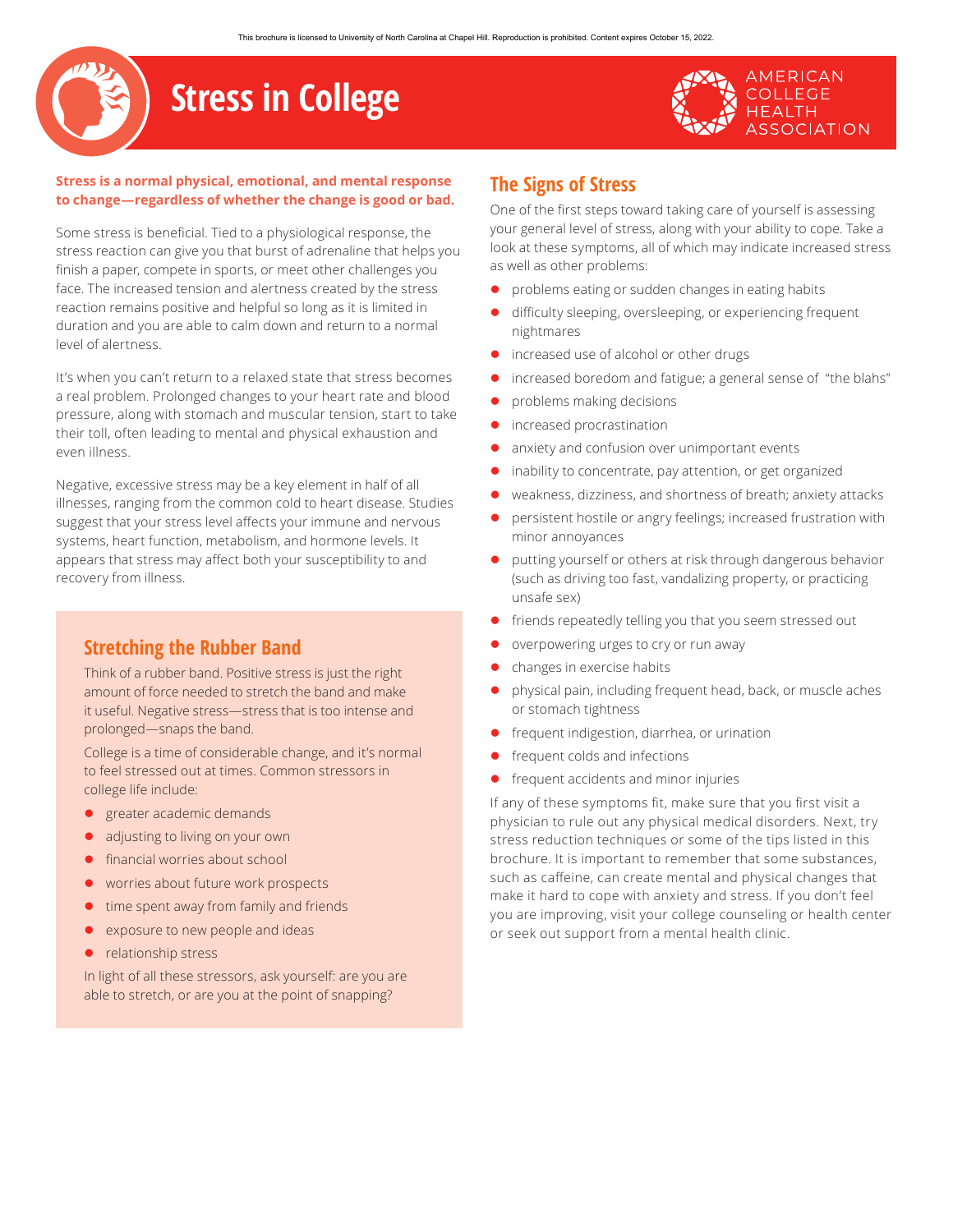#### **Taking Charge of Your Life**

You've been using skills you learned as a child—by observing and copying others—to cope with stress for several years now. Given the new challenges you face in your college life, you may be feeling that some of these techniques aren't as effective as you once thought they were. One of the many challenges that college life presents involves learning to cope with and manage stress in new, more effective ways. To some extent, this is as important as what you learn in the classroom.

It's important that you h ave some guidance in how to manage stress effectively. Check with your student counseling or health center or a local community mental health center to see what sorts of stress management workshops are available to you. In general, stress management usually involves both mental and physical processes, so make sure that whatever you do engages your mind, your emotions, and your body. Some examples of effective stress management techniques include:

- individual or group therapy
- biofeedback
- yoga/physical exercise
- mindfulness practices
- muscle relaxation
- time management
- assertiveness training

#### **Short Term Ways to Handle Stress**

- **Breathe.** Sitting in a comfortable position, place your left hand over your navel and rest your right hand on top of your left. Breathe deeply through your nose, feeling your hands rise as your abdomen fills with air. Still inhaling, count to three and feel your chest expand. Hold your breath momentarily, then release it. Repeat four times, but stop if you become light-headed.
- **Take a break.** Get some exercise or fresh air, or go somewhere private to yell or cry.
- **Remember that you have a choice.** Ask yourself whether it's worth being upset over the situation. You can choose to stay calm and ignore the issue. Or, if it is truly important, confront the problem directly, talk it out with a friend, or write a letter that you don't send.
- **Prioritize.** List all the things that you need to do right away. Then prioritize the list and place your focus on only the top few. The rest can be your priority tomorrow. See the "You Can Beat Procrastination" section in this brochure for more tips.

#### **Long Term Ways to Handle Stress**

- **Take care of your health.** When unhealthy, you are even more vulnerable to stress. Exercise regularly, eat a balanced diet, get enough sleep, and avoid using alcohol or other drugs to cope with your problems.
- **Recognize limits.** Accept your limits and the limits of those around you.
- **Become self-directed.** Choose your own goals rather than letting others choose for you.
- **Maintain a support system.** Let friends help you when you feel overwhelmed and stressed out, and go out of your way to help them as well.
- **Try to be optimistic.** Your brain sends signals to your body whenever you think about possible negative outcomes, initiating a stress response. People often recover better from stressful situations when they realize that negative events are not usually permanent.
- **Make decisions.** In general, any decision—even the decision to do nothing—is better than none. By making decisions, you will likely feel more in control of your situation. Remind yourself that you can adapt to consequences or change your mind.
- **Be realistic.** Don't expect perfection from yourself or from others. Expect some obstacles as you work towards reaching your goals, and recognize that you can handle most obstacles through practice and planning.
- **Become tolerant and accepting.** Accept what you cannot change. If a problem is beyond your control, you're better off learning to tolerate the presence of the problem rather than wasting valuable time and energy worrying about it.
- **Anticipate stress.** Prepare yourself for stress. Be strategic and decide which challenges you are ready to take on and which challenges you need to postpone or delay for a bit. Practice how to handle those challenges you have decided to take on.
- Live in the present. Learn from the past and take steps to successfully move on from prior experiences.
- **Manage your time.** Developing a strategy to prioritize, plan for, and approach work tasks can keep life's demands from becoming overwhelming.
- **Take time for yourself.** Make yourself a priority. Find time to relax, if only for a few minutes. Go out of your way to do something for yourself.

#### **You Can Beat Procrastination**

Here are some tips to help you cope with one of the most common college stressors—procrastination. You can develop similar plans to manage other stressors.

- **Buy a calendar.** Set up a daily or weekly schedule for yourself, allowing time for class, study, exercise, and other activities that are important or fun. Allow about two hours of study time for about every one hour of class. Your schedule doesn't have to be perfect—you can change it as needed.
- **Keep a to-do list.** Prioritize your tasks and try to get the most important ones done on time. Fit the rest in as possible, making certain that you take time for yourself.
- **Reward yourself for finishing each task.** If there is something more difficult and less pleasurable that you need to do and something else that you would truly enjoy doing, postpone the enjoyable activity until you have completed the least pleasurable task.